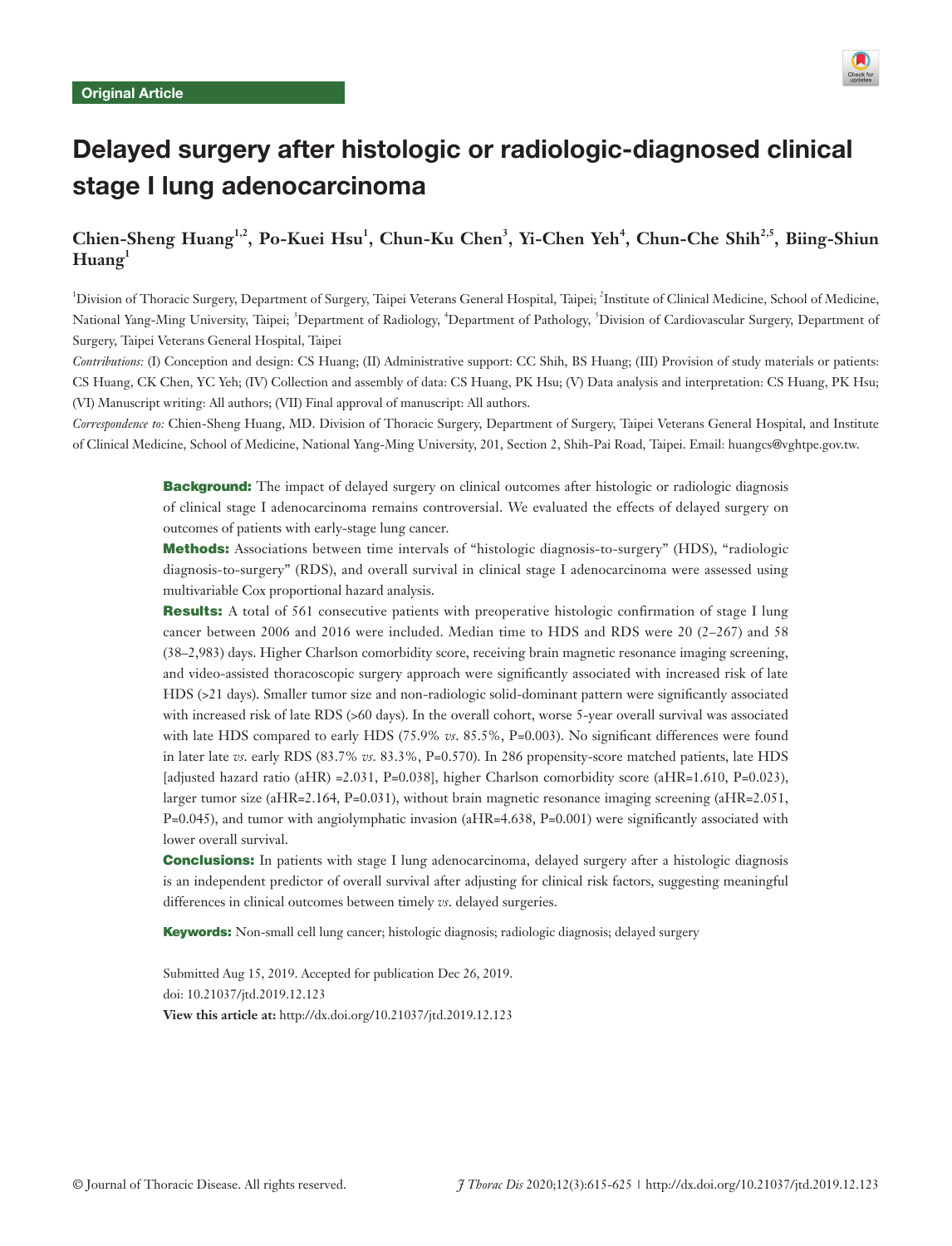The timeliness of diagnosis and treatment is increasingly recognized as an important factor in quality of care, while extended waiting times and delays in appropriate care may negatively affect morbidity, mortality, and quality of life (1). Lung cancer remains the leading cause of cancerrelated deaths worldwide (2), and many patients in different facilities and countries experience substantial waits for lung cancer diagnosis and subsequent treatment.

Currently, surgical resection remains the gold-standard of treatment in early-stage lung cancer. Unsurprisingly, patients who are diagnosed as both early-stage lung cancers and surgical candidates usually require more accurate diagnostic and preoperative testing before treatment initiation than advanced lung cancer patients who will not undergo surgery (3,4). This is because the results of diagnostic testing must be conclusive in order to support appropriate treatment decisions. For instance, invasive mediastinal lymph node evaluation, such as mediastinoscopy or endobronchial ultrasonography (EBUS)-guided lymph node aspiration will often be performed to confirm or rule out suspected mediastinal lymph node metastasis after a preoperative work-up has been done, including staging. Time-consuming tests, including positron emission tomography/computed tomography (PET/CT) and brain magnetic resonance imaging (MRI) screening (5,6), may result in diagnosis-to-treatment delays that may, in turn, delay the impending surgery.

The consequence of delayed surgery on patient outcomes, especially in early-stage lung cancer patients, is controversial. Some studies have suggested that such delays will have no significant impact on overall survival (OS) (7,8), while other studies have demonstrated associations between shorter waiting times and increased survival (9-11). The impact of delayed surgery on outcomes is difficult to interpret, and may possibly be due to ambiguous definitions of intervals between lung cancer diagnoses and the timing of subsequent surgeries—that is the "diagnosis-to-surgery" interval. For example, different studies have reported different methods of confirming an initial diagnosis, including radiologic (8,12); histologic (7,9), preoperative or intraoperative histologic diagnoses (3); mixed radiologic and histologic confirmation  $(11,13-16)$  or other diagnostic testing  $(5,10,17,18)$ ; which may delay surgery to different degrees.

Therefore, the present study aimed to evaluate the impact of delayed surgery on patient outcomes after histologic or radiologic diagnosis of clinical early-stage lung cancer.

# **Methods**

#### *Patient selection*

The medical records of patients who underwent pulmonary resection for clinical stage I non-small cell lung carcinoma (NSCLC) from January 2006 to December 2016 at Taipei Veterans General Hospital were reviewed. Clinical and demographic characteristics, including age, sex, smoking history, pulmonary function, preoperative serum carcinoembryonic antigen (CEA) level, date of histologic diagnosis, date of radiological diagnosis, histologic tumor type, tumor size, presence of lymphovascular invasion, presence of pleural invasion, and surgical approach were recorded. The study protocol was approved by the hospital Institutional Review Board and the informed consent requirement was waived (approval no. 2019-04-009AC). During the study period, 1,428 patients who underwent pulmonary resection for clinical stage I NSCLC. Exclusion criteria included: non-adenocarcinoma patients (n=122) and patients who had both surgery and histologic diagnosis (intraoperative) on the same day (n=745). Finally, data of 561 patients were included for further analysis.

#### *Definitions of terms used in the study*

"Date of histologic diagnosis" was defined as the date of the procedure performed (CT-guided or transbronchial biopsy) for NSCLC histologic confirmation. "Date of radiologic diagnosis" was the date of the first chest CT when the initial lung tumor could be recognized in our imaging system. "Histologic diagnosis-to-surgery" (HDS) and radiologic diagnosis-to-surgery" (RDS) intervals were defined as time (days) between the histologic or radiologic diagnosis date and operative date, respectively. Limited pulmonary function was defined as preoperative predicted forced expiratory volume in one second (FEV1) or diffusion lung capacity for carbon monoxide (DLCO); either one <50%.

#### *Early vs. late surgical treatment*

For each patient, the numbers of "HDS" and "RDS" interval days, categorized as "early" (1–21 days) or "late" HDS (>21 days) intervention, which were based on a median time to surgery of 20 days at an initial evaluation of the timing of surgery distribution in the overall cohort, were identified. The cut-off point was 21 days, given the completion time for diagnostic work-up and staging.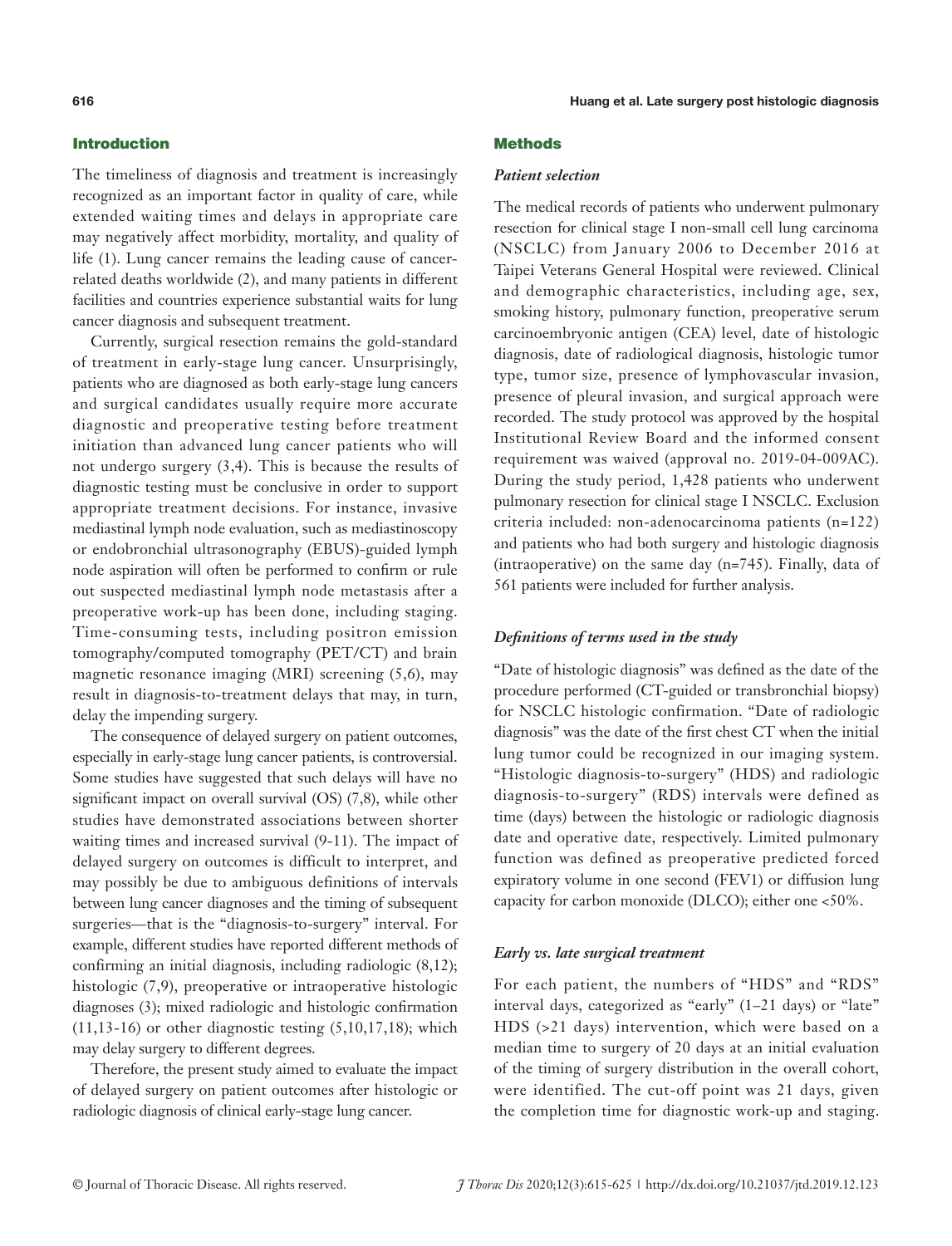Different cutoff points, such as 2–5 weeks, were also used in analysis of the overall cohort. "Early" or "late" RDS was based on a similar definition. The median time from the first chest CT to operation was 58 days and the RDS cutoff was defined as 60 days.

#### *Preoperative radiological evaluation*

Radiologic tumor findings were defined by thin-section CT or the multidimensional slicing and reconstruction into axial, coronal, and sagittal views. Tumor characteristics from the latest preoperative chest CT were read by two independent observers and the tumor size was reviewed in detail. Based on the consolidation tumor ratio (CTR), partsolid tumor was defined as one with both a focal nodular opacity and GGO (0 less than  $CTR \leq 1.0$ ), classed into two groups: GGO-dominant (0 less than CTR 0.5) and soliddominant (0.5 less than  $CTR \le 1.0$ ) (19).

#### *Follow up*

Operative mortality included death from all causes occurring during surgery or within 30 days after surgery but during the same hospitalization period. Postoperative surveillance was scheduled every 3 months for the first 2 years, every 6 months for the third to fifth year, and annually thereafter. Chest CT was performed every 6 months for 5 years, then annually. The primary outcome was OS. In HDS analysis, OS was defined as the interval between the date of tissue diagnosis and the date or either death or last follow-up (OS-HDS). In RDS analysis, OS was defined as the interval between the date of first chest CT image and the date or either death or last follow-up (OS-RDS). An observation was censored at the last follow-up session when the patient had either died without recurrence or was lost-to-follow-up. As of January 31, 2019, all patients had been followed-up except for 36 patients lost to followup (follow-up rate 93.6%; 18 patients each in early and late HDS groups).

#### *Statistical analysis*

All continuous data are expressed as means and standard deviations (SD). Categorical variables were analyzed by Chisquare test or Fisher's exact test and continuous variables by two-sample t test. Survival curves were calculated by the Kaplan-Meier method. To reduce selection bias and make the two groups more similar, a 1:1 propensity score matching (PSM) was conducted using different baseline characteristics between groups, including age, comorbidity score, limited pulmonary function, preoperative brain MRI screening and VATS approach. Cox regression analysis was then performed on the matched sample for predictors of OS. Predictors with P values  $\leq 0.1$  in univariate analyses were included in the multivariate model. Statistical analyses were performed using SPSS Statistics for Windows, Version 22.0 (IBM Corp., Armonk, NY).

#### Results

The median follow-up period after histologic and radiologic diagnoses were 56.2 and 60.1 months, respectively, during which the following occurred: 30-day postoperative death in 1 (0.18%) patient, death from diseases other than lung cancer in 30 (5.3%), and tumor recurrence in 103 (18.4%). Locoregional-only recurrences, distal recurrences, and distant with local recurrences occurred in 46 (44.6%), 25 (24.2%), and 32 (31.1%) patients, respectively. Median HDS interval was 20 days [interquartile range (IQR): 13–29 days] and for RDS was 58 days (IQR: 38–113.5 days).

As shown in *Table 1,* overall, 254 males (45.3%) and 307 females (54.7%) were included. Mean patient age was 63.4 (SD=11.1) years. The majority of patients were asymptomatic, had preoperative whole-body PET/CT scan to rule out mediastinal and distant metastasis, received preoperative brain MRI screening, underwent lobectomy (or above) surgical intervention, and underwent pulmonary resection by VATS approach. The majority of tumors were pathologically diagnosed as invasive adenocarcinomas and most were at pathological TNM stage pT2a (IB, 300, 53.5%). A total of 49 patients (8.7%) had stage migration determined pathologically (20 upstaged to stage IIB, 14 to stage IIIA, 1 to stage IIIB and 14 to stage IV). A total of 321 patients (57.2%) and 240 patients (42.8%) were in early and late HDS groups after histologic diagnosis, respectively. The early and late RDS groups after histologic diagnosis included 292 (52.0%) and 269 (48.0%) patients, respectively. Age, Charlson comorbidity score, limited pulmonary function, MRI screening, and VATS approach were significantly different between the early and late HDS groups (P<0.05). Age, Charlson comorbidity score, tumor size, surgical approach, solid-dominant pattern, and VATS approach were significantly different between the early and late RDS groups.

*Table 2* shows the independent predictors of late HDS overall. The univariate model revealed that age, Charlson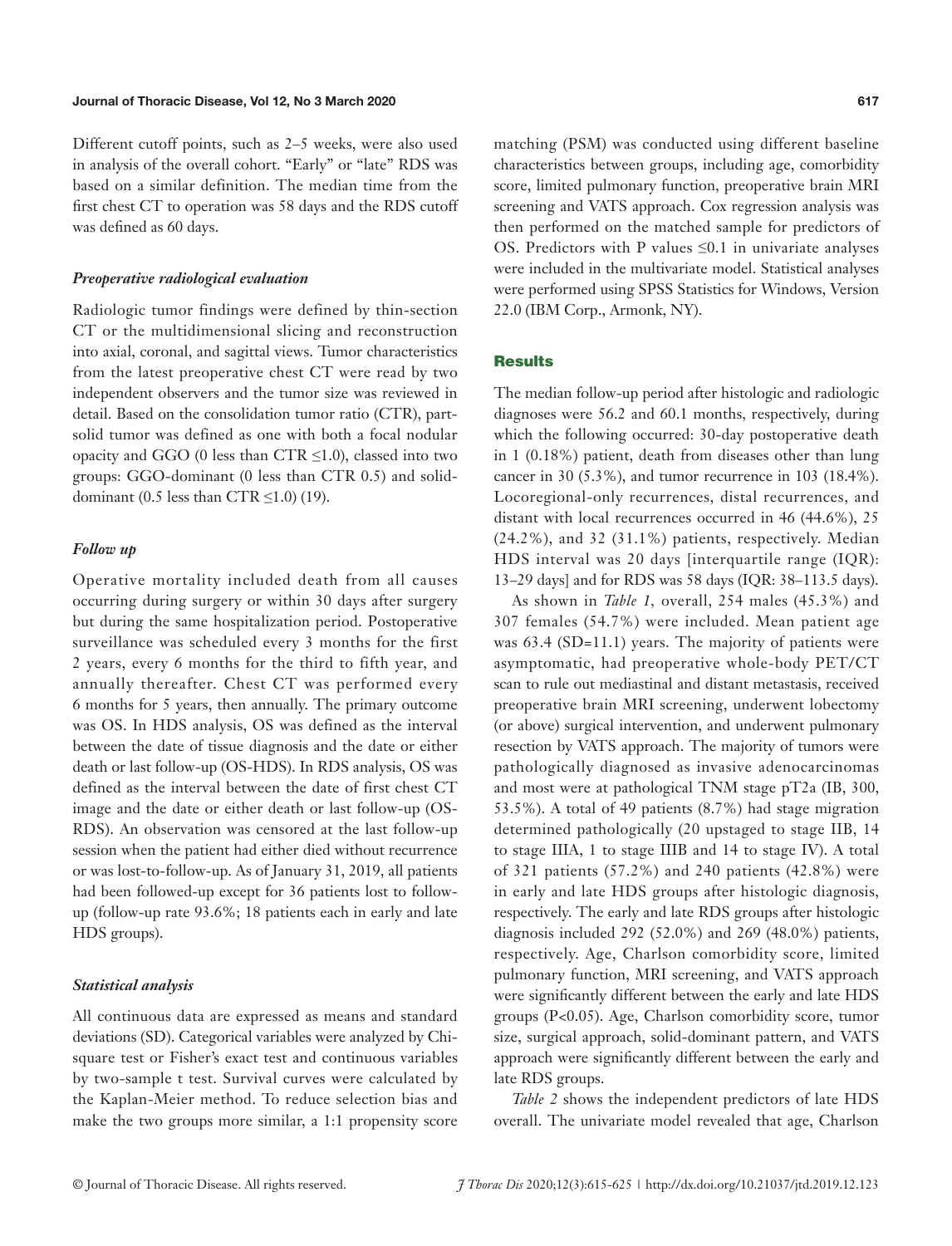**Table 1** Demographics of patients with clinical stage I adenocarcinoma undergoing either early or delayed pulmonary resection after histologic or radiologic diagnoses

|                                               |                               | <b>HDS</b>                |         |                                    | <b>RDS</b>                     |         |  |
|-----------------------------------------------|-------------------------------|---------------------------|---------|------------------------------------|--------------------------------|---------|--|
| Variables                                     | $\leq$ 21 days<br>$(N=321)(%$ | >21 days<br>$(N=240)$ (%) | P value | $\leq 60$ days<br>$(N=292)$ $(\%)$ | $>60$ days<br>$(N=269)$ $(\%)$ | P value |  |
| Clinical characteristics                      |                               |                           |         |                                    |                                |         |  |
| Age (years)                                   | $61.9 \pm 10.8$               | $65.5 \pm 11.1$           | < 0.001 | $62.5 \pm 10.7$                    | $64.4 \pm 11.4$                | 0.036   |  |
| Gender (male)                                 | 146 (45.5)                    | 108 (45.0)                | 0.909   | 129(44.1)                          | 125 (46.4)                     | 0.586   |  |
| Smoking history (smoker)                      | 98 (30.5)                     | 79 (32.9)                 | 0.547   | 91(31.2)                           | 86 (32.0)                      | 0.837   |  |
| Preoperative serum CEA level                  | $3.8 \pm 7.4$                 | $4.4 \pm 11.9$            | 0.498   | $4.3 + 8.1$                        | $3.8 + 11.0$                   | 0.573   |  |
| Charlson comorbidity score                    | $2.3 \pm 1.6$                 | $3.1 \pm 1.9$             | < 0.001 | $2.4 \pm 1.5$                      | $2.9 \pm 2.0$                  | 0.003   |  |
| Pulmonary function (limited)                  | 20 (6.2)                      | 29 (12.1)                 | 0.015   | 20(6.8)                            | 29 (10.8)                      | 0.099   |  |
| Maximum tumor dimension (cm)                  | $2.00 \pm 0.59$               | $1.92 \pm 0.64$           | 0.153   | $2.07 \pm 0.57$                    | $1.85 \pm 0.64$                | < 0.001 |  |
| Tumor location (centrally located)            | 32(10.0)                      | 30(12.5)                  | 0.344   | 38 (13.0)                          | 24 (8.9)                       | 0.123   |  |
| Surgical approaches                           |                               |                           | 0.514   |                                    |                                | 0.015   |  |
| Lobectomy                                     | 252 (78.5)                    | 180 (75.0)                |         | 243 (83.2)                         | 189 (70.2)                     |         |  |
| Sublobar resection*                           | 65 (20.2)                     | 60 (25.0)                 |         | 46 (15.8)                          | 79 (29.3)                      |         |  |
| Bilobectomy                                   | 3(0.9)                        | 0                         |         | 2(0.7)                             | 1(0.4)                         |         |  |
| Pneumonectomy                                 | 1(0.3)                        | 0                         |         | 1(0.3)                             | 0                              |         |  |
| Radiologic appearance (solid dominant)        | 188 (58.6)                    | 142 (59.2)                | 0.886   | 195 (66.8)                         | 135 (50.2)                     | < 0.001 |  |
| Symptoms related to lung cancer               | 101 (31.5)                    | 67 (27.9)                 | 0.364   | 89 (30.4)                          | 79 (29.4)                      | 0.774   |  |
| Preoperative PET scan (yes)                   | 270 (84.1)                    | 204 (85.0)                | 0.774   | 245 (83.9)                         | 229 (85.1)                     | 0.689   |  |
| Preoperative brain MRI screen (yes)           | 171 (53.3)                    | 157 (65.4)                | 0.004   | 170 (58.2)                         | 158 (58.7)                     | 0.901   |  |
| Surgical method (VATS)                        | 262 (81.6)                    | 219 (91.3)                | 0.001   | 241 (82.5)                         | 240 (89.2)                     | 0.024   |  |
| Mediastinal lymph node evaluation             |                               |                           | 0.649   |                                    |                                | 0.707   |  |
| Mediastinoscope                               | 14(4.4)                       | 4(1.7)                    |         | 15(5.1)                            | 3(1.1)                         |         |  |
| <b>EBUS</b>                                   | 2(0.6)                        | 6(2.5)                    |         | 2(0.7)                             | 6(2.2)                         |         |  |
| Pathological characteristics                  |                               |                           |         |                                    |                                |         |  |
| Pathological Stages (8 <sup>th</sup> edition) |                               |                           | 0.523   |                                    |                                | 0.002   |  |
| Tis                                           | 16(5.0)                       | 12(5.0)                   |         | 9(3.1)                             | 19(7.1)                        |         |  |
| IA1                                           | 17(5.3)                       | 22 (9.2)                  |         | 15(5.1)                            | 24 (8.9)                       |         |  |
| IA <sub>2</sub>                               | 44 (13.7)                     | 38 (15.8)                 |         | 36 (12.3)                          | 46 (17.1)                      |         |  |
| IA <sub>3</sub>                               | 32 (10.0)                     | 31 (12.9)                 |         | 39 (13.4)                          | 24 (8.9)                       |         |  |
| IB                                            | 188 (58.6)                    | 112 (46.7)                |         | 163 (55.8)                         | 137 (50.9)                     |         |  |
| <b>IIB</b>                                    | 8(2.5)                        | 12(5.0)                   |         | 10(3.4)                            | 10(3.7)                        |         |  |
| $\ensuremath{\mathsf{IIIA}}\xspace$           | 10(3.1)                       | 4(1.7)                    |         | 11(3.8)                            | 3(1.1)                         |         |  |
| $\ensuremath{\mathsf{IIIB}}$                  | 0                             | 1(0.4)                    |         | 0                                  | 1(0.4)                         |         |  |
| ${\sf IV}$                                    | 6(1.9)                        | 8(3.3)                    |         | 9(3.1)                             | 5(1.9)                         |         |  |

HDS, histologic diagnosis to surgery; RDS, radiologic diagnosis to surgery; CEA, carcinoembryonic antigen; \*Sublobar resection, wedge + segmentectomy; PET, positron emission tomography; MRI, magnetic resonance imaging; VATS, video-assisted thoracoscopic surgery; EBUS, endobronchial ultrasound.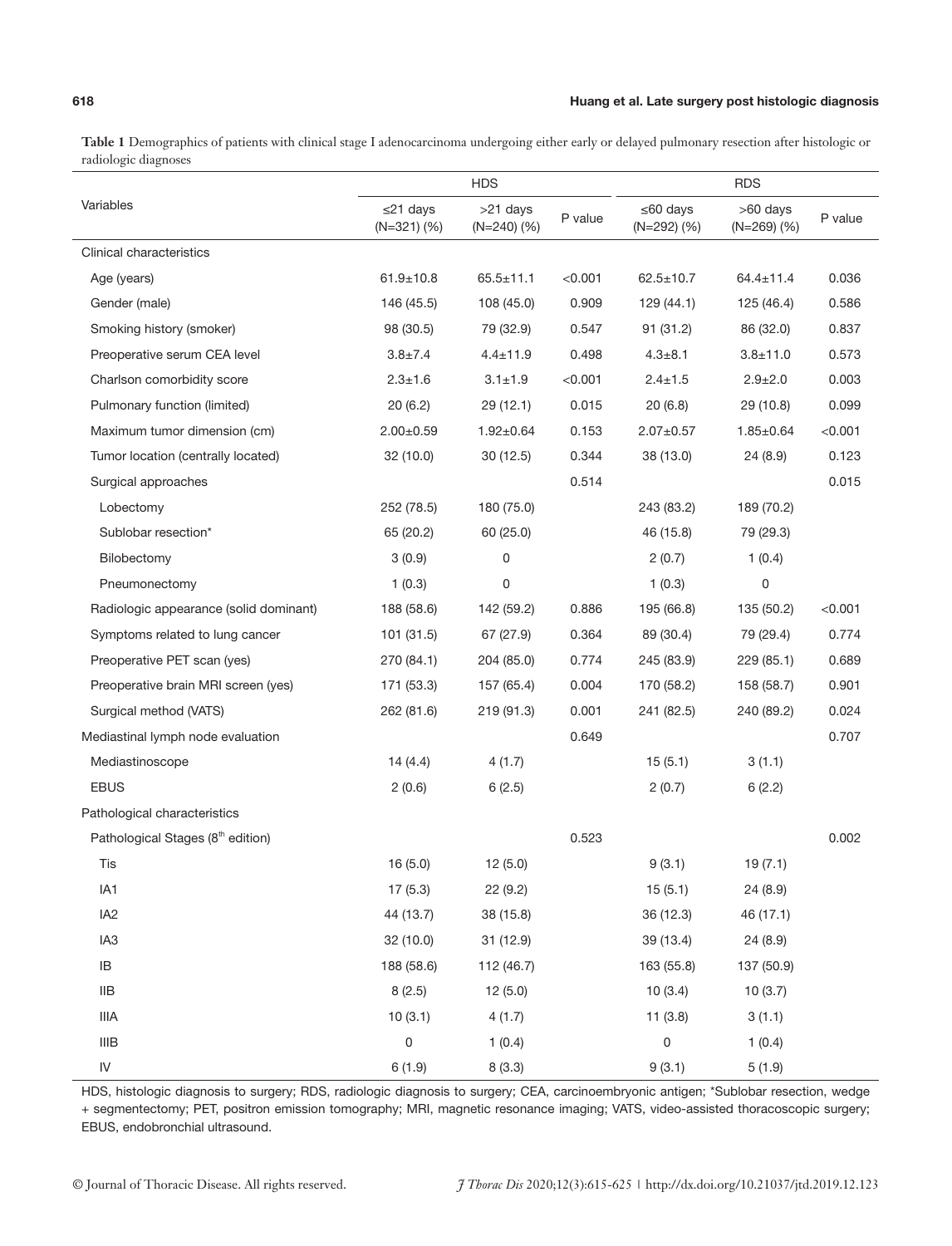#### Journal of Thoracic Disease, Vol 12, No 3 March 2020 619

**Table 2** Independent predictors of late HDS in 561 clinical stage I adenocarcinoma patients

| Variables                                | Univariate |                 |         | Multivariate      |                 |         |
|------------------------------------------|------------|-----------------|---------|-------------------|-----------------|---------|
|                                          | <b>OR</b>  | 95% CI          | P value | aOR               | 95% CI          | P value |
| Age (years)                              | 1.030      | 1.014-1.047     | < 0.001 | 0.996             | $0.971 - 1.022$ | 0.763   |
| Gender (male)                            | 0.981      | $0.701 - 1.372$ | 0.909   |                   |                 |         |
| Smoking history (smoker)                 | 1.117      | 0.780-1.599     | 0.547   | $\qquad \qquad -$ |                 |         |
| Preoperative serum CEA level             | 1.006      | 0.988-1.024     | 0.508   | -                 |                 |         |
| Charlson comorbidity score               | 1.282      | 1.159-1.419     | < 0.001 | 1.299             | 1.103-1.530     | 0.002   |
| Pulmonary function (limited)             | 2.068      | 1.139-3.755     | 0.017   | 1.498             | 0.794-2.826     | 0.212   |
| Maximum tumor dimension (cm)             | 0.819      | 0.623-1.077     | 0.153   |                   |                 |         |
| Tumor location (central located)         | 1.290      | 0.760-2.189     | 0.345   | -                 |                 |         |
| Radiologic appearance (solid dominant)   | 1.025      | 0.730-1.440     | 0.886   | -                 |                 |         |
| Symptomatic related to lung cancer (yes) | 1.185      | $0.821 - 1.712$ | 0.364   |                   |                 |         |
| Preoperative PET/CT (with)               | 1.070      | 0.673-1.702     | 0.774   |                   |                 |         |
| Recipient of brain MRI screening         | 1.659      | 1.175-2.342     | 0.004   | 1.570             | 11.075-2.292    | 0.019   |
| EBUS lymph node aspiration               | 4.090      | 0.818-20.443    | 0.086   | 3.017             | 0.586-15.534    | 0.187   |
| Surgical method (VATS)                   | 2.348      | 1.383-3.987     | 0.002   | 1.967             | 1.112-3.480     | 0.020   |
| Wedge resection (Yes)                    | 1.663      | 1.053-2.627     | 0.029   | 1.414             | 0.876-2.282     | 0.156   |

1 Calculated by Logistic regression method; only variables with P≤0.1 after the univariate analyses were entered into the multivariate model. HDS, histologic diagnosis to surgery; OR, odds ratio; CI, confidence interval; aOR, adjusted odds ratio.

comorbidity score, limited pulmonary function, receiving brain MRI screening, VATS approach, and wedge resection were significantly associated with increased risk of delayed HDS. In multivariate analysis, higher Charlson comorbidity score [adjusted odds ratio (aOR) =1.299, P=0.002], recipient of brain MRI screening (aOR=1.570, P=0.019), and undergoing the VATS approach (aOR=1.967, P=0.020) were significantly associated with increased risk of late HDS. Multivariate analysis revealed that smaller tumor size and non-radiologic solid-dominant pattern were independent predictors of increased risk of late RDS (*Table S1*).

*Figure 1* demonstrates the OS of the histologic (A, OS-HDS) and radiologic (B, OS-RDS) diagnoses between early and late interventions. Among the histologic confirmation groups, 5-year OS-HDS for early and late HDS was 85.5% *vs.* 75.9% (P=0.003). Among the radiologic diagnosis group, 5-year OS-RDS for early and late RDS was 83.3% *vs.* 83.7% (P=0.570).

*Table 3* demonstrates the PSM between earlier and late HDS. The matched sample included 143 patients who each underwent surgery with early- and late-HDS, respectively. No statistically significant differences were found in any clinical variable between groups after matching except fewer lymph node dissections in the late-HDS group. OS risk analyses in the PSM cohort are presented in *Table 4*. Univariate models revealed that late-HDS (HR=2.276, P=0.011), age, preoperative CEA level, Charlson comorbidity score, tumor size, central location of tumor, radiologic appearance with solid-dominant pattern, symptoms related to lung cancer, without preoperative brain MRI screening, TNM pathological stage, tumor presentation of angiolymphatic invasion, high grade predominant adenocarcinoma and receiving adjuvant chemotherapy were significantly associated with higher OS. After adjusting for confounders in the multivariate model, late-HDS (>21 days) remained significantly associated with lower OS (aHR=2.031, 95% CI: 1.041–3.963, P=0.038). Similar results were also observed using a higher late HDS cutoff (>28 days; aHR=1.845, P=0.048). OS after PSM is shown in *Figure 2*.

#### **Discussion**

Waiting times for treatment in cancer care continue to be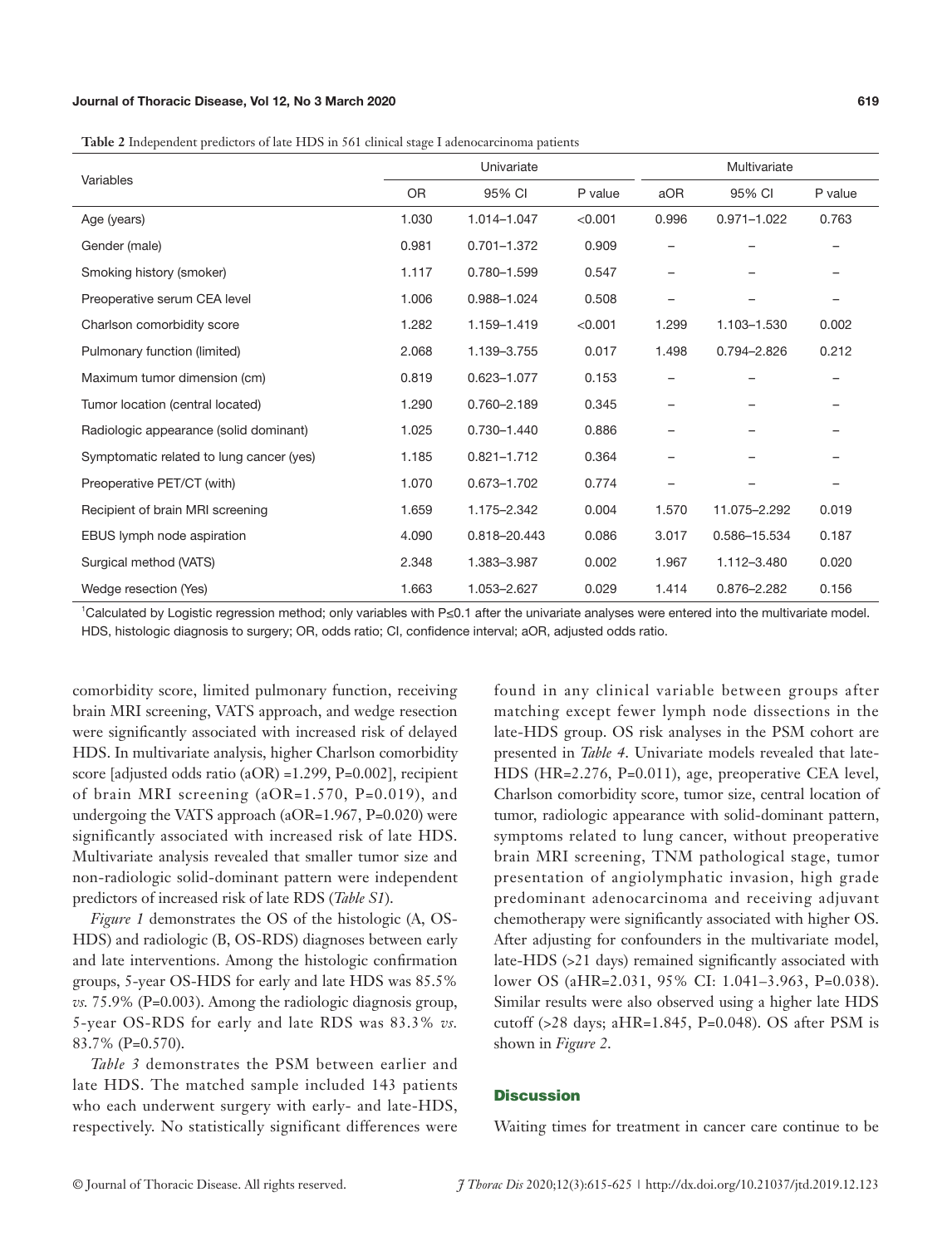

**Figure 1** Overall survivals between early and late intervention after histologic (A) and radiologic (B) diagnosis.

an important clinical, social, and political issue. Currently, no guidelines are provided for meaningful clinical delay of surgical resection in early-stage lung cancer. Despite emphasis in the existing cancer care guidelines on the need to avoid delays, no recommendations are given for the optimal initiation time for surgical intervention (20,21). The controversy about outcomes associated with treatment delays in lung cancer may possibly be because of the heterogeneous population, even in stage I NSCLC. Some previous studies have included slow-growing tumors such as adenocarcinoma *in situ* (AIS) or minimally invasive adenocarcinoma (MIA). In the present study, 55 patients were diagnosed as AIS/MIA, tumors that present as radiologic GGOs and indolent lung cancers with a median time of 22 days (4–93 days) from histologic diagnosis to surgery and 90 days (18–2,611 days) from first image to surgery. Except for one patient in the late-intervention group who died of breast cancer, no other tumor recurrence was found at subgroup analysis between the early and late intervention groups; consequently, no therapeutic delay issue was noted in this subgrouping of early-stage lung cancer. Given that the AIS/MIA tumors present as pure GGO, the prognosis for patients with subsolid and solid nodules is different, as are the invasiveness and growth rate of the tumors. This may be an important parameter to take into account when considering patient outcomes associated with delays in surgical treatment. We further divided the radiologic appearance of the tumors into pure GGO  $(0.2 \lt CTR)$ , subsolid  $(0.2 \leq CTR \lt 0.5)$  and solid  $(0.5 \leq CTR)$  $\leq$ 1.0). The associations between HDS and RDS treatment delays and OS were also analyzed further. We found that

only solid-dominant tumors showed significant differences in OS between early *vs.* late HDS (P=0.003) (*Figure 3*).

Controversy about the timeliness of surgery is directly related to methods used for diagnosis confirmation and the intervals from diagnosis to surgery. In the present study, we compared different OS times associated with surgical outcome time-lags, calculated from the dates of both histologic and radiologic diagnoses. Interestingly, only the time-lag after tissue diagnosis, but not the delayed imaging time-lag, showed significant differences in OS between early and late surgical intervention. The shorter delays in patients with associated favorable outcomes were consistent with those reported in other studies  $(9,14,22)$ , taking into cognizance the delay from the histologic diagnosis. In contrast, as also shown in previous study results (8,12), results of the present study showed that treatment delays were not associated with worse survival when the delay from the first radiologic study (image-to-surgery) is taken into consideration. To the best of our knowledge, no previous study has reported that delayed RDS has a significant effect on patient outcomes. Accordingly, to evaluate the quality of measures of lung cancer management and treatment for those diagnosed as early-stage lung cancer and considered clinically to be surgical candidates, the date of tissue diagnosis may be a more appropriate "diagnosis date" than the date of image diagnosis when focusing on timely treatment, surgical or medical.

Few previous studies have examined the reasons for delays in lung cancer care (3,5). In the present study, the independent predictors of late HDS included higher comorbidity score, receiving brain MRI screening, and the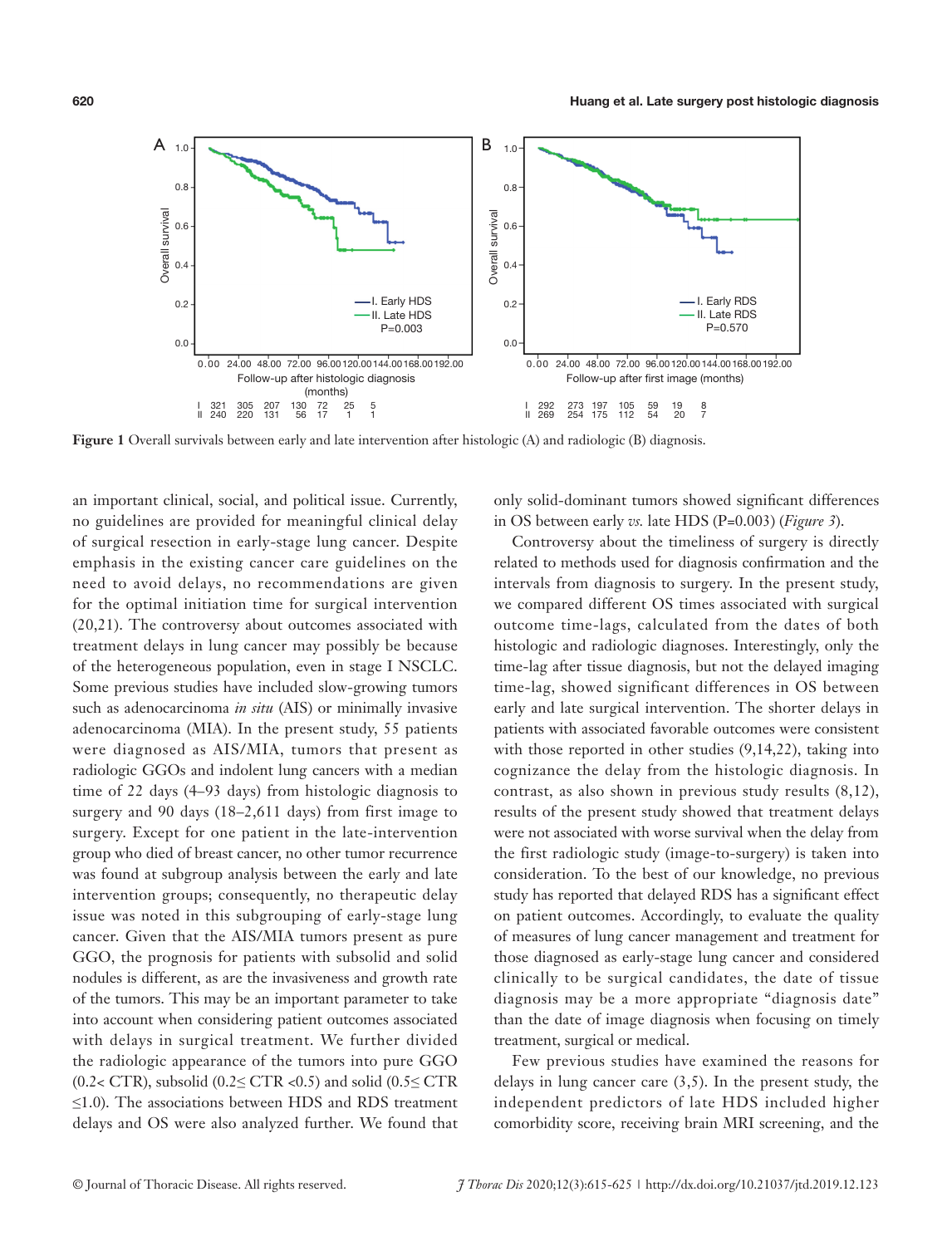# Journal of Thoracic Disease, Vol 12, No 3 March 2020 621

**Table 3** Demographics of patients with clinical stage I adenocarcinoma who underwent either early or delayed pulmonary resection (after PSM)

|                                                                                                    | After PSM            |                      |         |  |  |  |  |
|----------------------------------------------------------------------------------------------------|----------------------|----------------------|---------|--|--|--|--|
| Variables                                                                                          | ≤21 days (N=143) (%) | >21 days (N=143) (%) | P value |  |  |  |  |
| Clinical characteristics                                                                           |                      |                      |         |  |  |  |  |
| Age (years)                                                                                        | $62.2 \pm 10.1$      | $63.1 \pm 9.8$       | 0.440   |  |  |  |  |
| Gender (male)                                                                                      | 60 (42.0)            | 59 (41.3)            | 0.905   |  |  |  |  |
| Smoking history (smoker)                                                                           | 33(23.1)             | 43 (30.1)            | 0.181   |  |  |  |  |
| Preoperative CEA level (ng/mL)                                                                     | $3.4 + 4.4$          | $3.1 \pm 3.3$        | 0.496   |  |  |  |  |
| Charlson comorbidity score                                                                         | $2.2 \pm 1.3$        | $2.3 \pm 1.3$        | 0.688   |  |  |  |  |
| Pulmonary function (limited)                                                                       | 3(2.1)               | 4(2.8)               | 0.702   |  |  |  |  |
| Maximum tumor dimension (cm)                                                                       | $1.94 \pm 0.61$      | $1.89 + 0.67$        | 0.481   |  |  |  |  |
| Tumor location (central located)                                                                   | 14 (9.8)             | 20 (14.0)            | 0.273   |  |  |  |  |
| Surgical approaches                                                                                |                      |                      | 0.485   |  |  |  |  |
| Lobectomy                                                                                          | 107 (74.8)           | 112 (78.3)           |         |  |  |  |  |
| Sublobar resection*                                                                                | 36 (25.2)            | 31(21.7)             |         |  |  |  |  |
| Radiologic appearance (solid dominant)                                                             | 85 (59.4)            | 87 (60.8)            | 0.809   |  |  |  |  |
| Symptomatic related to lung cancer                                                                 | 38 (26.6)            | 35(24.5)             | 0.684   |  |  |  |  |
| Preoperative brain MRI (yes)                                                                       | 102 (71.3)           | 101 (70.6)           | 0.896   |  |  |  |  |
| Preoperative PET scan (yes)                                                                        | 127 (88.8)           | 123 (86.0)           | 0.476   |  |  |  |  |
| Surgical method (VATS)                                                                             | 136 (95.1)           | 133 (93.0)           | 0.453   |  |  |  |  |
| Pathological characteristics                                                                       |                      |                      |         |  |  |  |  |
| Pathological stages (8 <sup>th</sup> edition)                                                      |                      |                      | 0.518   |  |  |  |  |
| Tis                                                                                                | 12(8.4)              | 10(7.0)              |         |  |  |  |  |
| IA1                                                                                                | 8(5.6)               | 14 (9.8)             |         |  |  |  |  |
| IA <sub>2</sub>                                                                                    | 19 (13.3)            | 21(14.7)             |         |  |  |  |  |
| IA <sub>3</sub>                                                                                    | 19 (13.3)            | 17 (11.9)            |         |  |  |  |  |
| IB                                                                                                 | 79 (55.2)            | 64 (44.8)            |         |  |  |  |  |
| <b>IIB</b>                                                                                         | 2(1.4)               | 9(6.3)               |         |  |  |  |  |
| <b>IIIA</b>                                                                                        | 2(1.4)               | 3(2.1)               |         |  |  |  |  |
| $\ensuremath{\mathsf{I\!I}}\xspace\ensuremath{\mathsf{I\!I}}\xspace\ensuremath{\mathsf{B}}\xspace$ | 0                    | 1(0.7)               |         |  |  |  |  |
| ${\sf IV}$                                                                                         | 2(1.4)               | 4(2.8)               |         |  |  |  |  |
| Histology grade (high grade)                                                                       | 17 (11.9)            | 21 (14.7)            | 0.486   |  |  |  |  |
| Differentiation (poorly)                                                                           | 51 (35.7)            | 49 (34.3)            | 0.804   |  |  |  |  |
| Angiolymphatic invasion (yes)                                                                      | 17 (11.9)            | 25(17.5)             | 0.181   |  |  |  |  |
| Lymph node removed                                                                                 | $18.4 \pm 9.8$       | $16.0 + 8.8$         | 0.031   |  |  |  |  |
| Adjuvant chemotherapy (yes)                                                                        | 34 (23.8)            | 40 (28.0)            | 0.418   |  |  |  |  |

PSM, propensity score matching; CEA, carcinoembryonic antigen; MRI, magnetic resonance imaging; VATS, video-assisted thoracoscopic surgery; \*Sublobar resection, wedge + segmentectomy.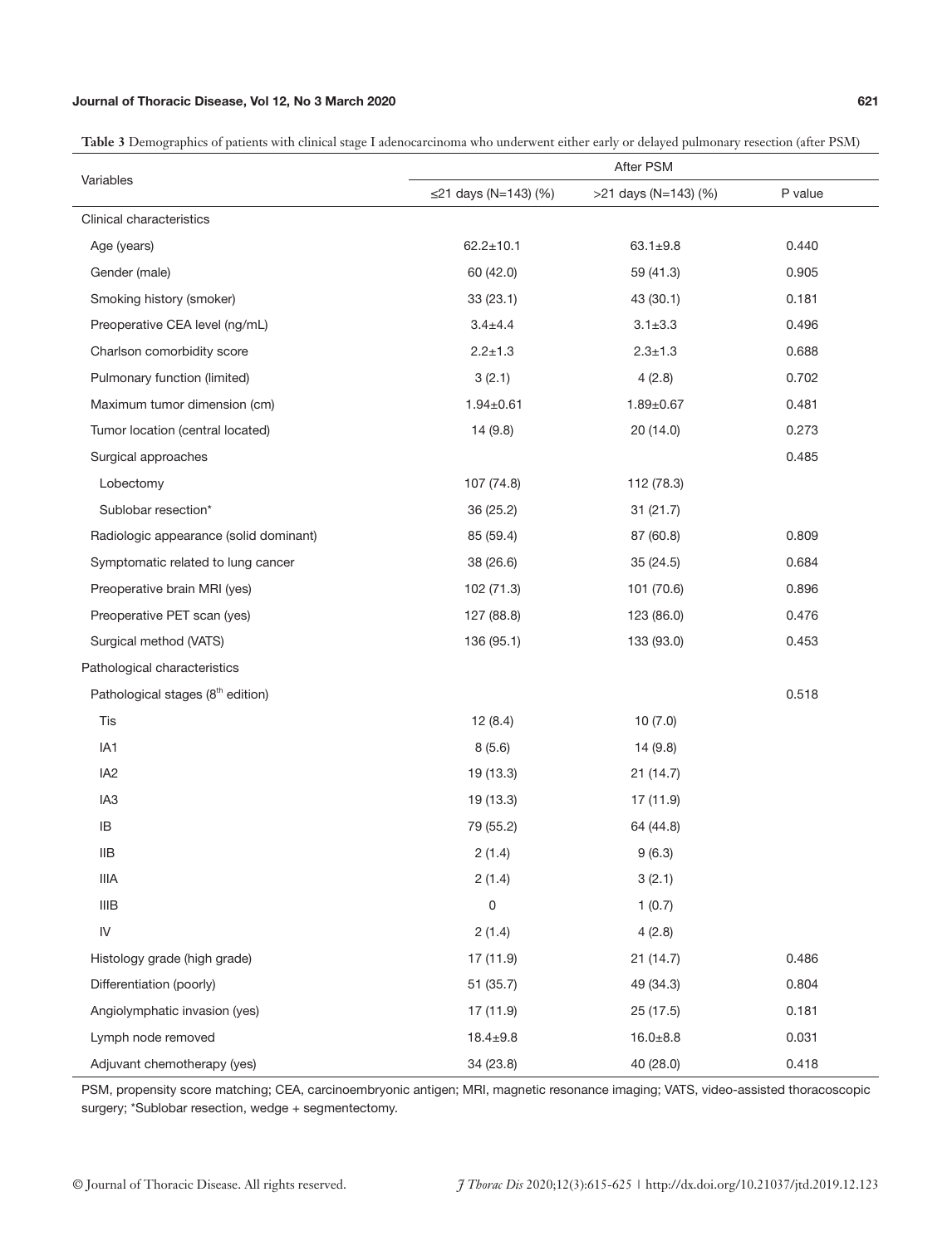| Variables                                  | Univariate |                 |                        | Multivariate |                 |          |
|--------------------------------------------|------------|-----------------|------------------------|--------------|-----------------|----------|
|                                            | <b>HR</b>  | 95% CI          | $P$ value <sup>1</sup> | aHR          | 95% CI          | P value  |
| Delayed surgery (>14 days)                 | 3.660      | 1.310-10.227    | 0.013                  | 2.697        | 0.947-7.684     | $0.063*$ |
| Delayed surgery (>21 days)                 | 2.276      | 1.209-4.283     | 0.011                  | 2.031        | 1.041-3.963     | 0.038    |
| Delayed surgery (>28 days)                 | 1.931      | 1.074-3.473     | 0.028                  | 1.845        | 1.005-3.387     | $0.048*$ |
| Delayed surgery (>35 days)                 | 1.047      | $0.517 - 2.121$ | 0.899                  | 1.128        | $0.551 - 2.309$ | $0.743*$ |
| Clinical characteristics                   |            |                 |                        |              |                 |          |
| Charlson comorbidity score                 | 1.484      | 1.231-1.790     | < 0.001                | 1.610        | 1.068-2.425     | 0.023    |
| Maximum tumor dimension (cm)               | 2.539      | 1.520-4.239     | < 0.001                | 2.164        | 1.073-4.365     | 0.031    |
| Preoperative brain MRI screening (without) | 2.063      | 1.130-3.768     | 0.018                  | 2.051        | 1.016-4.138     | 0.045    |
| Pathological characteristics               |            |                 |                        |              |                 |          |
| Angiolymphatic invasion (yes)              | 7.691      | 4.164-14.204    | < 0.001                | 4.638        | 1.887-11.401    | 0.001    |

**Table 4** Risk analysis of overall survival in 286 clinical stage I adenocarcinoma patients (after PSM)

1 Calculated by Cox regression method; only variables with P≤0.1 after the univariate analyses were entered into the multivariate model. \*, adjusted with comorbidity score, maximum tumor dimension, preoperative brain MRI screening and angiolymphatic invasion.



**Figure 2** Overall survivals after propensity-score matching. Early and late intervention after histologic (A) and radiologic (B) diagnosis.

VATS approach. It is understandable that patients with a high comorbidity score may take longer to undergo a full work-up for surgery (23), and patients undergoing brain MRI screening may require waiting for time on the scanner. In the present study, more patients underwent pulmonary resection using the VATS approach (86%), and waited longer for their surgery compared to those receiving the open method. This may be related to the higher percentage of patients receiving complete staging (including brain MRI and PET scans, 60% *vs.*15%, respectively; P<0.001) after histologic diagnosis according to the individual surgeon's preference.

Furthermore, delayed surgery caused by invasive mediastinal lymph node evaluation, such as mediastinoscopy and EBUS lymph node aspiration were less important in the present study than we had originally hypothesized. This might be attributed to the fact that the majority of our patients (84%) had preoperative whole-body PET/CT scans to exclude the possibility of mediastinal lymph node involvement in clinical stage I adenocarcinoma. Although 18 patients underwent mediastinoscopy, the procedure was performed on the same day as that of lung resection;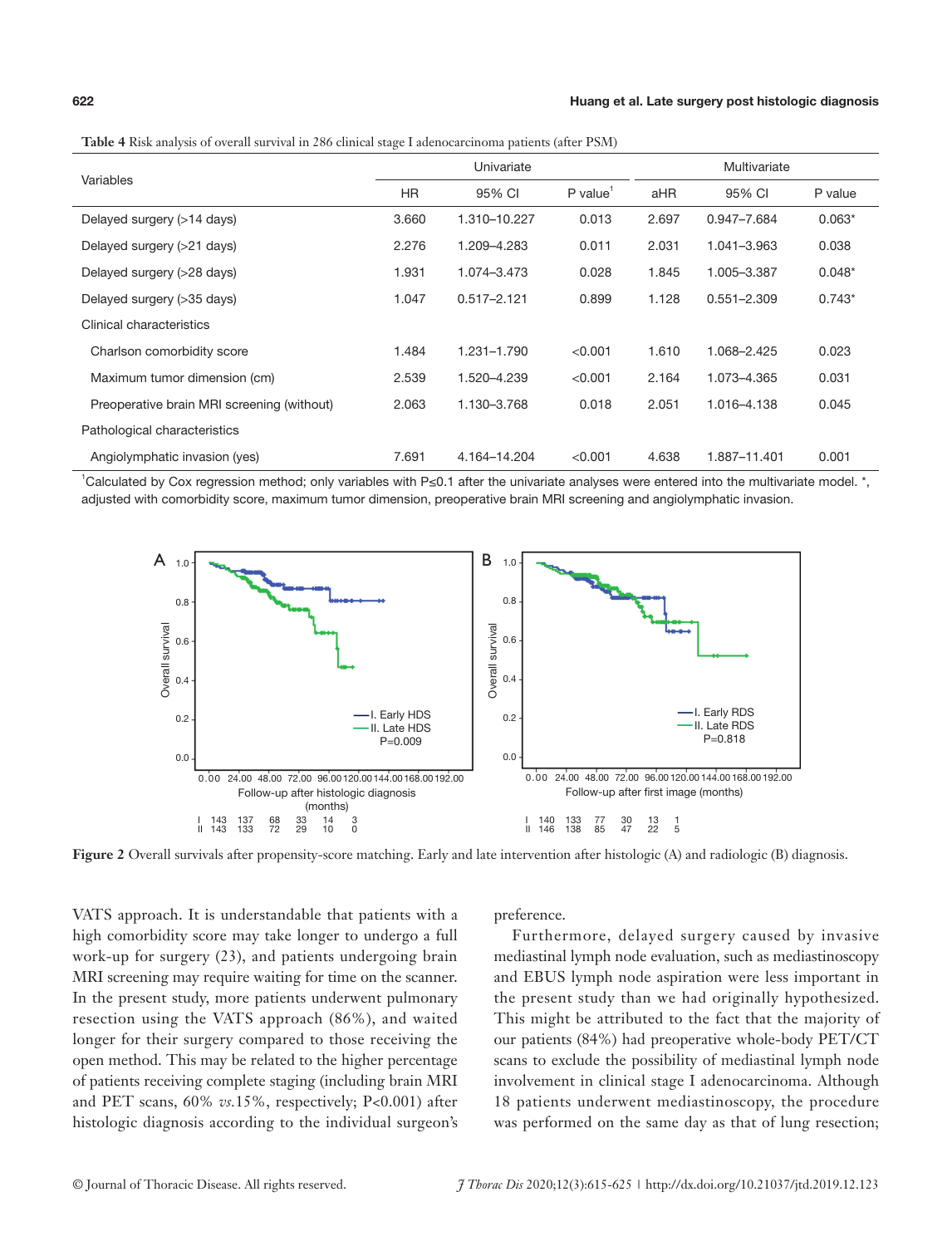

**Figure 3** Subgrouping by preoperative radiologic pattern in overall survivals between early and late intervention after histologic (A) and radiologic (B) diagnosis.

only 8 patients received preoperative EBUS lymph node aspiration (2 and 6 patients in the early and late HDS group, separately).

In the present study, the cutoff used for HDS (21 days) and RDS (60 days) were both shorter than those reported in other studies (3,7,9,13,14,22). However, the definition "delayed" surgery according to the median HDS time in the entire cohort still aligns with the 8 weeks recommended by the British Thoracic Society (24). However, this exceeds the 14-day target established by the Danish Lung Cancer Registry (25) and is longer than that for studies from Finland (median 15 days) (16), India (median 20 days) (26), and Turkey (median 12 days) (27). Obviously, different countries or areas have different facilities and medical systems to manage their lung cancer patients; thus, regional variations exist in the timelines of lung cancer care.

The main strength of the present study is restricting the focus to preoperative histologic-diagnosed clinical stage I adenocarcinoma only, rather than ambiguous definitions regarding lung cancer "diagnosis" (5,13,14,22) from singlecenter institutes. By using precise diagnostic criteria, Kasymjanova *et al.* (9) reported significant differences in median survival in early stage NSCLC between the 30 day "diagnosis-to-treatment" intervals. The present study also restricted patients to adenocarcinoma only, which has grown to be the leading histopathologic type of lung cancer currently. Therefore, the present study results could be directly applied to this specific patient population. Of

note, no previous studies specifically evaluated the impact of delayed surgical treatment after histologic and radiologic diagnoses on lung cancer patients with clinical stage I adenocarcinoma.

Maiga *et al.* (3) reported no associations between tumor growth and time to treatment among 265 NSCLC patients (197 preoperative diagnoses) who underwent surgical resection. Although not significant, a higher tumor stage progression rate (30% *vs.* 22%) was noted with delayed surgery of  $>60$  days compared to earlier surgery (3). Similar observations were also made in the present study between later and earlier surgeries (10.4% *vs.* 7.4%, P=0.222). In contrast, Samson *et al.* (11) concluded that delays in resection are independently associated with increased rates of upstaging and decreased median survival. Briefly, except for tumor growth and stage migration that occur following delays to treatment, another mechanism involving associations between worse OS and late HDS, but not late RDS, may be the destructive basement membrane of tumors after histologic confirmation, which may result in occult metastasis through lymphatic or hematogenous dissemination (28).

#### *Limitations*

The major limitation of this study was its retrospective nature based on analysis of data from a single institute. With confirmation of the study findings through additional studies, renewed emphasis on expedited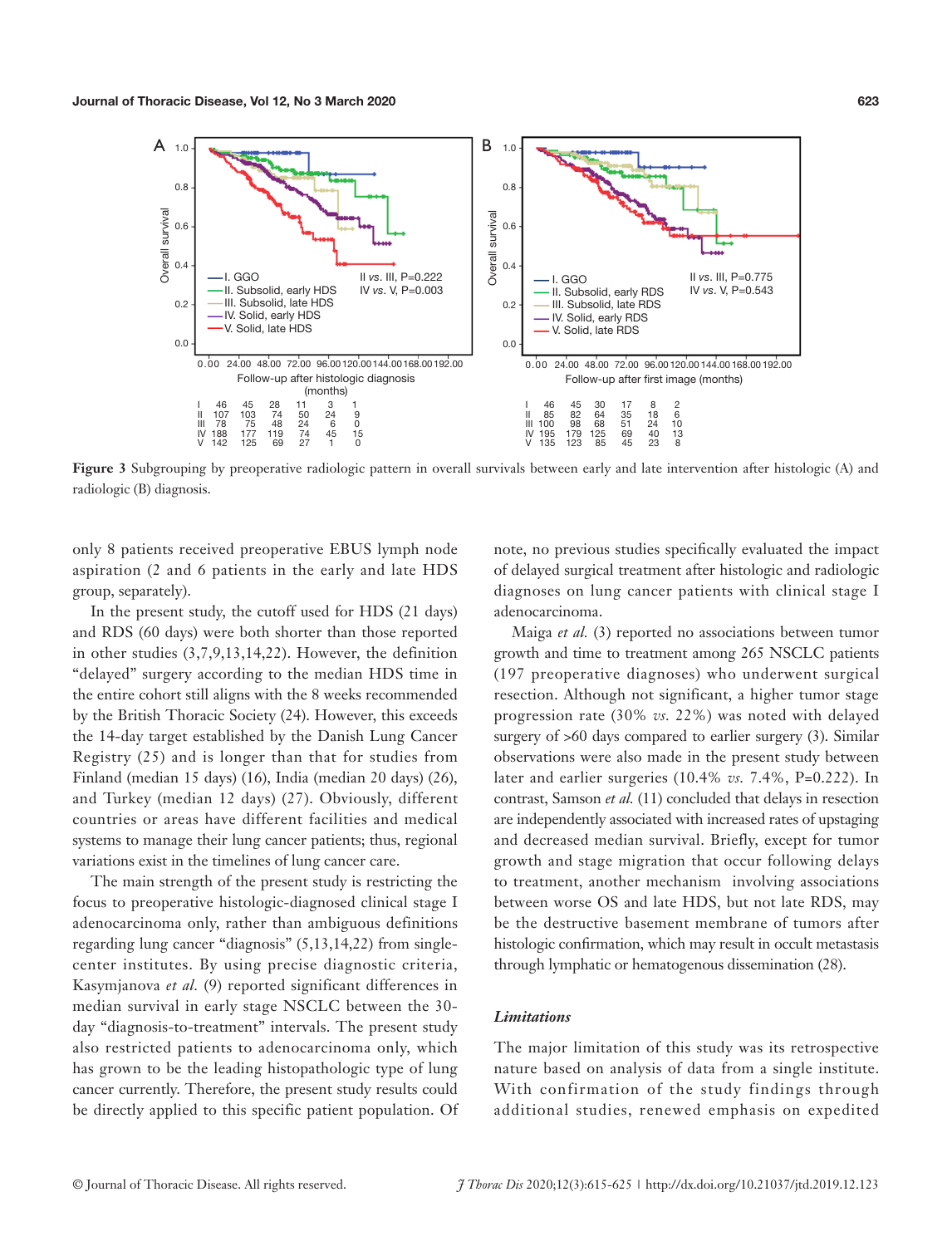timely resection may support meaningful improvement in oncologic outcomes. The results of the present study may not be applicable to symptomatic or advanced lung cancer, especially with other histologic findings. Finally, information regarding healthcare costs, regional geographic differences, and socioeconomic evaluation were lacking and were therefore not evaluated; however, the majority of medical costs are covered by the National Health Insurance that covers 99% of the population.

### **Conclusions**

In clinical stage I lung adenocarcinoma, late HDS but not late RDS was an independent predictor of worse OS. Our results may help to improve the level of evidence available to support further treatment guidelines and management of stage I lung adenocarcinoma. The need for streamlined patient referral, or development of a multidisciplinary, centralized referral program may be necessary to minimize delayed surgery among early stage lung cancer patients who are surgical candidates. Additionally, intense followup, instead of histologic diagnosis, may reduce the time of treatment delays for patients who wish to delay or are uncertain about proceeding with surgical intervention. Future studies are needed to determine the optimal timing of treatment for different stages of NSCLC as well as for cases with other histology.

#### Acknowledgments

*Funding:* None.

# Footnote

*Conflicts of Interest:* The authors have no conflicts of interest to declare.

*Ethical Statement:* The authors are accountable for all aspects of the work in ensuring that questions related to the accuracy or integrity of any part of the work are appropriately investigated and resolved. The study protocol was approved by the hospital Institutional Review Board and the informed consent requirement was waived (approval no. 2019-04-009AC).

*Open Access Statement:* This is an Open Access article distributed in accordance with the Creative Commons Attribution-NonCommercial-NoDerivs 4.0 International

License (CC BY-NC-ND 4.0), which permits the noncommercial replication and distribution of the article with the strict proviso that no changes or edits are made and the original work is properly cited (including links to both the formal publication through the relevant DOI and the license). See: https://creativecommons.org/licenses/by-nc-nd/4.0/.

#### **References**

- 1. Kaplan GS. Health care scheduling and access: A report from the IOM. JAMA 2015;314:1449-50.
- 2. American Cancer Society. Facts & Figures 2019: American Cancer Society. Available online: https://www.cancer. org/content/dam/cancer-org/research/cancer-facts-andstatistics/annual-cancer-facts-and-figures/2019/cancerfacts-and-figures-2019.pdf. Accessed January 8, 2019.
- 3. Maiga AW, Deppen SA, Pinkerman R, et al. Timeliness of care and lung cancer tumor-stage progression: How long can we wait? Ann Thorac Surg 2017;104:1791-7.
- 4. Devbhandari MP, Quennell P, Krysiak P, et al. Implications of a negative bronchoscopy on waiting times to treatment for lung cancer patients: results of a prospective tracking study. Eur J Cardiothorac Surg 2008;34:479-83.
- 5. Gomez DR, Liao KP, Swisher SG, et al. Time to treatment as a quality metric in lung cancer: Staging studies, time to treatment, and patient survival. Radiother Oncol 2015;115:257-63.
- 6. Schoenmaekers JJ, Dingemans AC, Hendriks LEL. Brain imaging in early stage non-small cell lung cancer: Still a controversial topic? J Thorac Dis 2018;10:S2168-71.
- 7. Aragoneses FG, Moreno N, Leon P, et al. Influence of delays on survival in the surgical treatment of bronchogenic carcinoma. Lung Cancer 2002;36:59-63.
- 8. Quarterman RL, McMillan A, Ratcliffe MB, et al. Effect of preoperative delay on prognosis for patients with early stage non-small cell lung cancer. J Thorac Cardiovasc Surg 2003;125:108-13.
- 9. Kasymjanova G, Small D, Cohen V, et al. Lung cancer care trajectory at a canadian centre: An evaluation of how wait times affect clinical outcomes. Curr Oncol 2017;24:302-9.
- 10. Coughlin S, Plourde M, Guidolin K, et al. Is it safe to wait? The effect of surgical wait time on survival in patients with non-small cell lung cancer. Can J Surg 2015;58:414-8.
- 11. Samson P, Patel A, Garrett T, et al. Effects of delayed surgical resection on short-term and long-term outcomes in clinical stage I non-small cell lung cancer. Ann Thorac Surg 2015;99:1906-12.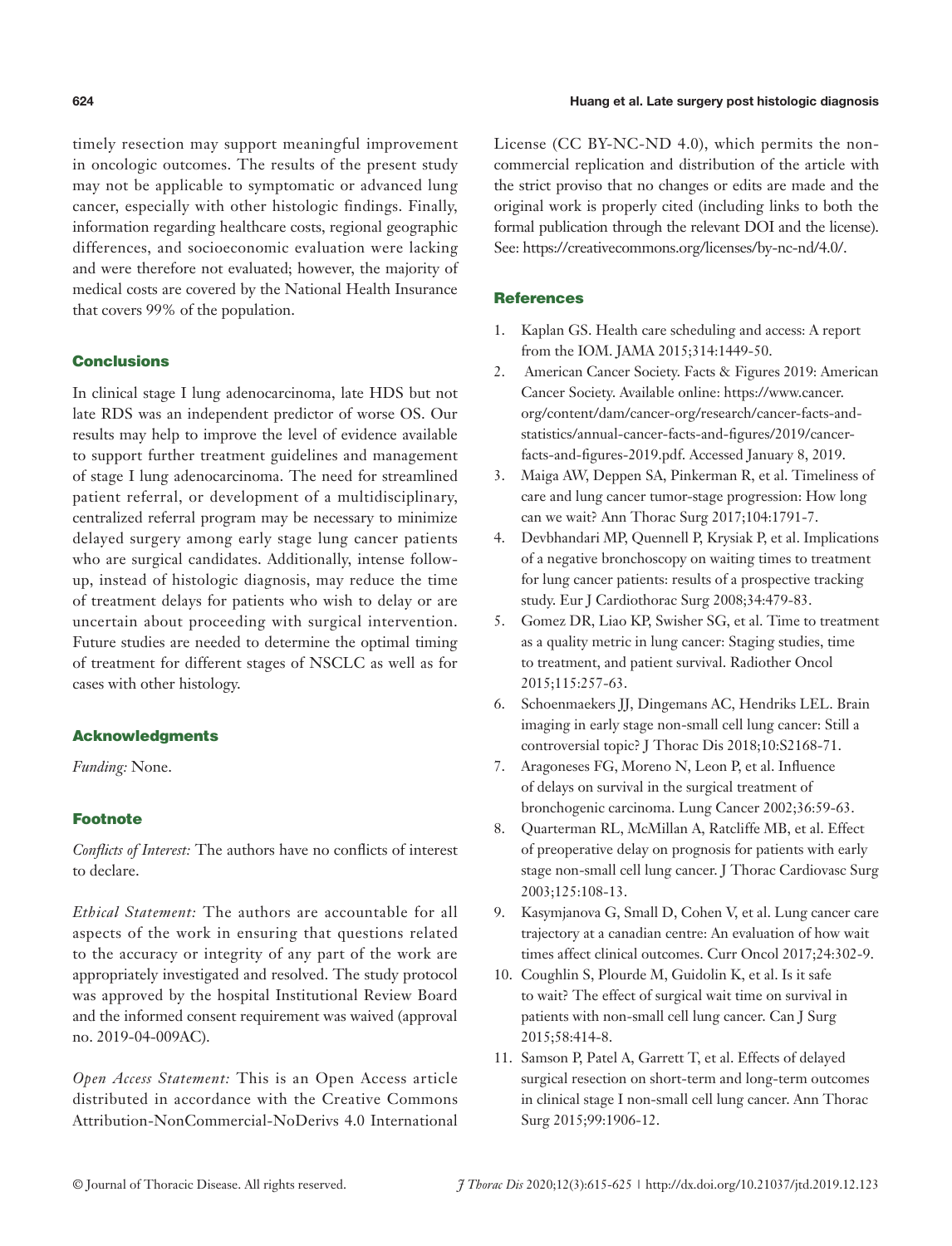#### Journal of Thoracic Disease, Vol 12, No 3 March 2020 625 and the state of the state of the state of the state of the state of the state of the state of the state of the state of the state of the state of the state of the s

- 12. Diaconescu R, Lafond C, Whittom R. Treatment delays in non-small cell lung cancer and their prognostic implications. J Thorac Oncol 2011;6:1254-9.
- 13. Vinod SK, Chandra A, Berthelsen A, et al. Does timeliness of care in non-small cell lung cancer impact on survival? Lung Cancer 2017;112:16-24.
- 14. Yang CJ, Wang H, Kumar A, et al. Impact of timing of lobectomy on survival for clinical stage Ia lung squamous cell carcinoma. Chest 2017;152:1239-50.
- 15. Kanarek NF, Hooker CM, Mathieu L, et al. Survival after community diagnosis of early-stage non-small cell lung cancer. Am J Med 2014;127:443-9.
- 16. Salomaa ER, Sallinen S, Hiekkanen H, et al. Delays in the diagnosis and treatment of lung cancer. Chest 2005;128:2282-8.
- 17. Bryant AS, Cerfolio RJ. Differences in outcomes between younger and older patients with non-small cell lung cancer. Ann Thorac Surg 2008;85:1735-9.
- 18. Ha D, Ries AL, Montgrain P, et al. Time to treatment and survival in veterans with lung cancer eligible for curative intent therapy. Respir Med 2018;141:172-9.
- 19. Hattori A, Matsunaga T, Takamochi K, et al. Neither maximum tumor size nor solid component size is prognostic in part-solid lung cancer: Impact of tumor size should be applied exclusively to solid lung cancer. Ann Thorac Surg 2016;102:407-15.
- 20. Vansteenkiste J, Crino L, Dooms C, et al. 2nd ESMO consensus conference on lung cancer: Early-stage nonsmall-cell lung cancer consensus on diagnosis, treatment and follow-up. Ann Oncol 2014;25:1462-74.

**Cite this article as:** Huang CS, Hsu PK, Chen CK, Yeh YC, Shih CC, Huang BS. Delayed surgery after histologic or radiologic-diagnosed clinical stage I lung adenocarcinoma. J Thorac Dis 2020;12(3):615-625. doi: 10.21037/jtd.2019.12.123

- 21. Howington JA, Blum MG, Chang AC, et al. Treatment of stage I and II non-small cell lung cancer: Diagnosis and management of lung cancer, 3rd ed. American College of Chest Physicians evidence-based clinical practice guidelines. Chest 2013;143:e278S-e313S.
- 22. Bott MJ, Patel AP, Crabtree TD, et al. Pathologic upstaging in patients undergoing resection for stage I nonsmall cell lung cancer: Are there modifiable predictors? Ann Thorac Surg 2015;100:2048-53.
- 23. Damhuis RA, Maat AP, Plaisier PW. Performance indicators for lung cancer in the Netherlands. Eur J Cardiothorac Surg 2015;47:897-903.
- 24. BTS recommendations to respiratory physicians for organising the care of patients with lung cancer. The Lung Cancer Working Party of the British Thoracic Society Standards of Care Committee. Thorax 1998;53:S1-8.
- 25. Jakobsen E, Green A, Oesterlind K, et al. Nationwide quality improvement in lung cancer care: The role of the Danish lung cancer group and registry. J Thorac Oncol 2013;8:1238-47.
- 26. Chandra S, Mohan A, Guleria R, et al. Delays during the diagnostic evaluation and treatment of lung cancer. Asian Pac J Cancer Prev 2009;10:453-6.
- 27. Annakkaya AN, Arbak P, Balbay O, et al. Effect of symptom-to-treatment interval on prognosis in lung cancer. Tumori 2007;93:61-7.
- 28. Nakajima J. Preoperative pathological diagnosis of lung cancer: Is it always necessary? Ann Thorac Cardiovasc Surg 2012;18:183-5.